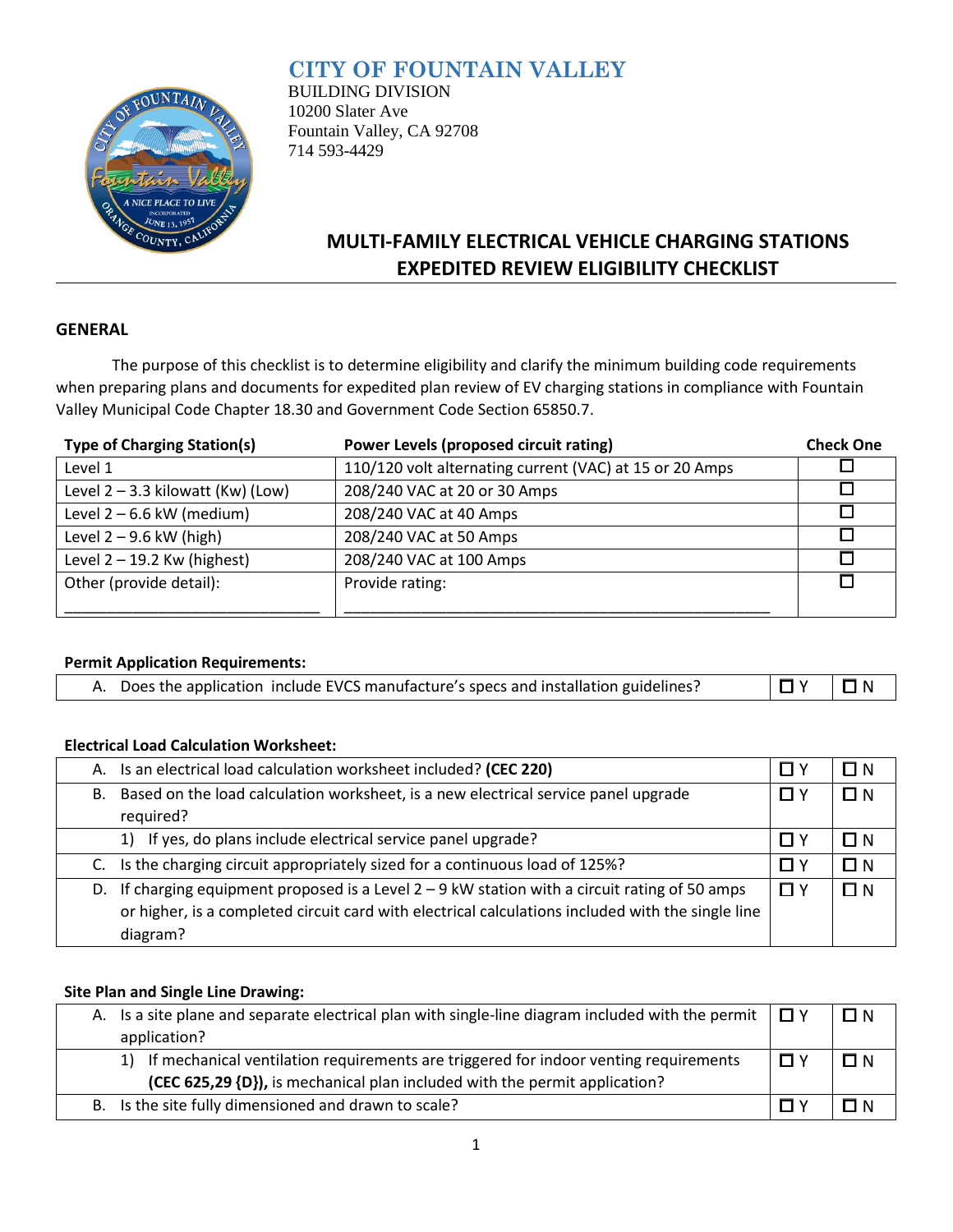| 1) Showing location, size, and use of all structures       |  |
|------------------------------------------------------------|--|
| 2) Showing location of electrical panel to charging system |  |
| 3) Showing type of charging system and mounting            |  |

### **Compliance with the 2019 California Electrical Code:**

| А. | Does the application include EVCS manufacture's specs and installation guidelines?         | $\Box$ Y | $\Box N$ |
|----|--------------------------------------------------------------------------------------------|----------|----------|
| В. | Does the electrical plan identify the amperage and location of existing electrical service | $\Box$ Y | $\Box$ N |
|    | panel?                                                                                     |          |          |
|    | If yes, does the existing panel schedule show room for additional breakers?<br>1)          | $\Box$ Y | $\Box$ N |
| C. | Is the charging unit rated more than 60 amps or more than 150 V to ground?                 | □ Y      | $\Box N$ |
|    | If yes, are disconnecting mean provided in a readily accessible location in line of site   | □ Y      | $\Box$ N |
|    | and within 50' of EVCS. (CEC 625.23)                                                       |          |          |
| D. | Does the charging equipment have a Nationally Recognized Testing Laboratory (NRTL)         | $\Box$ Y | $\Box$ N |
|    | approved listing mark? (UL 2202/UL 2200)                                                   |          |          |
| Е. | If trenching is required, is the trenching detail called out?                              | $\Box$ Y | $\Box N$ |
|    | Is the trenching in compliance with electrical feeder requirements from structure to<br>1) | $\Box$ Y | $\Box N$ |
|    | structure? (CEC 225)                                                                       |          |          |
|    | Is the trenching in compliance with minimum cover requirements for wiring methods or<br>2) | $\Box$ Y | $\Box N$ |
|    | circuits? (18" for direct burial per CEC 300)                                              |          |          |

### **Compliance with 2019 California Green Building Standards Code (CGBSC):**

|                                                                                          | A. Does the CAL Green EV Readiness installation requirements apply to this project?         |          |          |
|------------------------------------------------------------------------------------------|---------------------------------------------------------------------------------------------|----------|----------|
| 1)                                                                                       | Do the plans demonstrate conformance with mandatory measures for 10% of the total           | $\Box$ Y | $\Box N$ |
| number of parking spaces, for new multifamily dwellings that must be EV capable          |                                                                                             |          |          |
|                                                                                          | (4.106.4.2)                                                                                 |          |          |
| 2)                                                                                       | Do the construction documents indicate the location of the proposed EV spaces where         | $\Box$ Y | $\Box N$ |
|                                                                                          | at least one is located in common use areas and available for use by all residents          |          |          |
|                                                                                          | (4.106.4.2.1)                                                                               |          |          |
|                                                                                          | 3) When EV chargers are installed, EV spaces required by Section 4.106.4.2.2, item 3, shall | $\Box$ Y | $\Box N$ |
| comply with at least one of the following options:                                       |                                                                                             |          |          |
| The EV space shall be located adjacent to a accessible parking space that complies<br>а. |                                                                                             |          |          |
|                                                                                          | with CBC Chapter 11-A, to allow use of the EV charger from the accessible parking           |          |          |
|                                                                                          | space.                                                                                      |          |          |
|                                                                                          | The EV space shall be located on an accessible route, as defined by CBC, Chapter 2,<br>b.   |          |          |
|                                                                                          | to the building. Exception: EVCS designed and constructed in compliance with CBC,           |          |          |
|                                                                                          | Chapter 11B, are not required to comply with Section 4.106.4.2.1.1 and Section              |          |          |
|                                                                                          | 4.106.4.2.2, Item 3.                                                                        |          |          |
|                                                                                          |                                                                                             |          |          |

| <b>Project Address:</b>        |  |
|--------------------------------|--|
| <b>Applicant Signature:</b>    |  |
| Applicant's Printed Name/Date: |  |